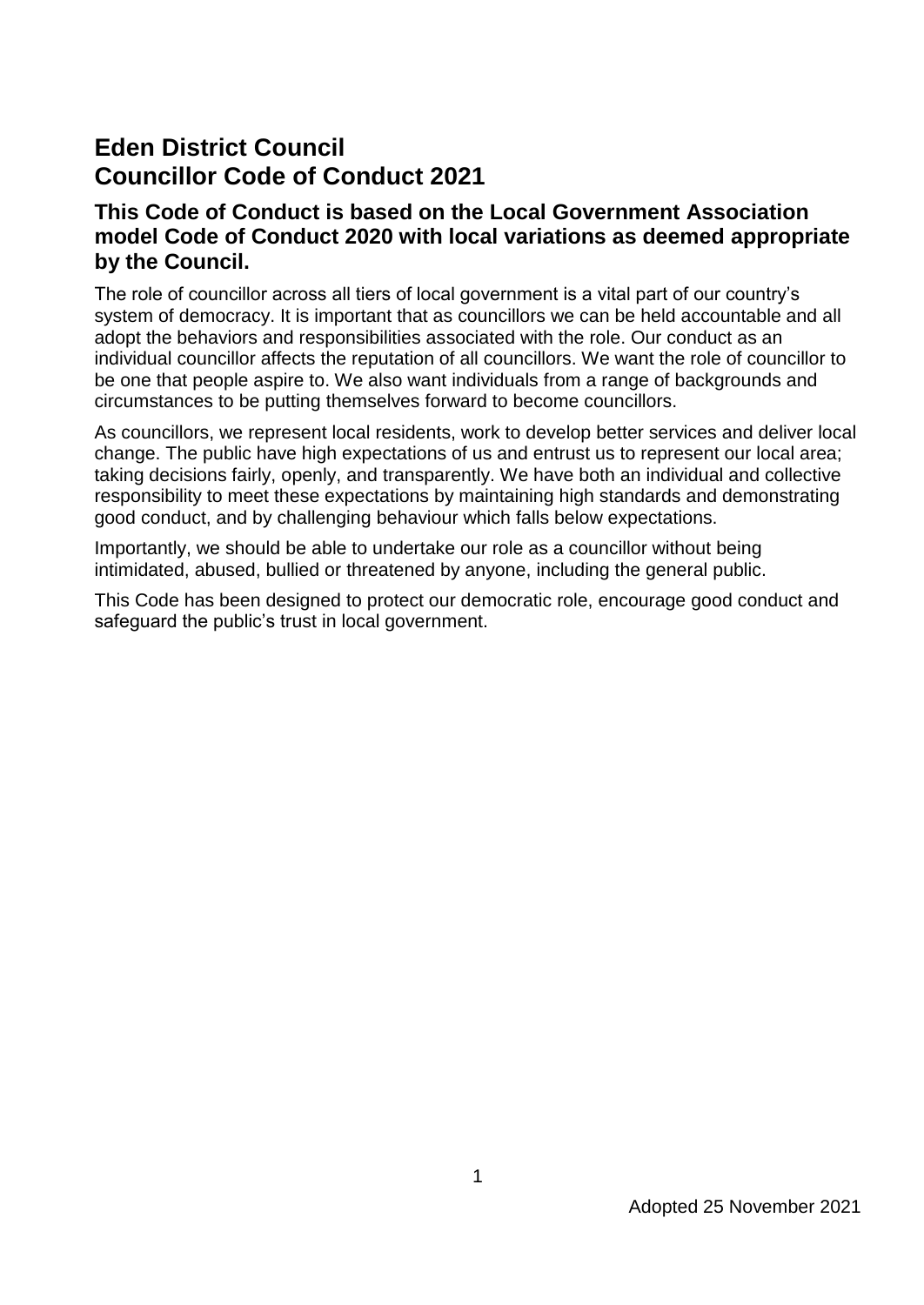## **Definitions**

For the purposes of this Code of Conduct, a "councillor" means a member or co-opted member of a local authority or a directly elected mayor. A "co-opted member" is defined in the Localism Act 2011 Section 27(4) as "a person who is not a member of the authority but who

- a) is a member of any committee or sub-committee of the authority, or;
- b) is a member of, and represents the authority on, any joint committee or joint sub- committee of the authority;

and who is entitled to vote on any question that falls to be decided at any meeting of that committee or sub-committee".

For the purposes of this Code of Conduct, "local authority" includes county councils, district councils, London borough councils, parish councils, town councils, fire and rescue authorities, police authorities, joint authorities, economic prosperity boards, combined authorities and National Park authorities.

## **Purpose of the Code of Conduct**

The purpose of this Code of Conduct is to assist you, as a councillor, in modelling the behaviour that is expected of you, to provide a personal check and balance, and to set out the type of conduct that could lead to action being taken against you. It is also to protect you, the public, fellow councillors, local authority officers and the reputation of local government. It sets out general principles of conduct expected of all councillors and your specific obligations in relation to standards of conduct. The LGA encourages the use of support, training and mediation prior to action being taken using the Code. The fundamental aim of the Code is to create and maintain public confidence in the role of councillor and local government.

## **General principles of councillor conduct**

Everyone in public office at all levels; all who serve the public or deliver public services, including ministers, civil servants, councillors and local authority officers; should uphold the [Seven Principles of Public Life,](https://www.gov.uk/government/publications/the-7-principles-of-public-life/the-7-principles-of-public-life--2) also known as the Nolan Principles.

Building on these principles, the following general principles have been developed specifically for the role of councillor.

In accordance with the public trust placed in me, on all occasions:

- I act with integrity and honesty
- I act lawfully
- I treat all persons fairly and with respect; and
- I lead by example and act in a way that secures public confidence in the role of councillor.

In undertaking my role:

I impartially exercise my responsibilities in the interests of the local community

• I do not improperly seek to confer an advantage, or disadvantage, on any person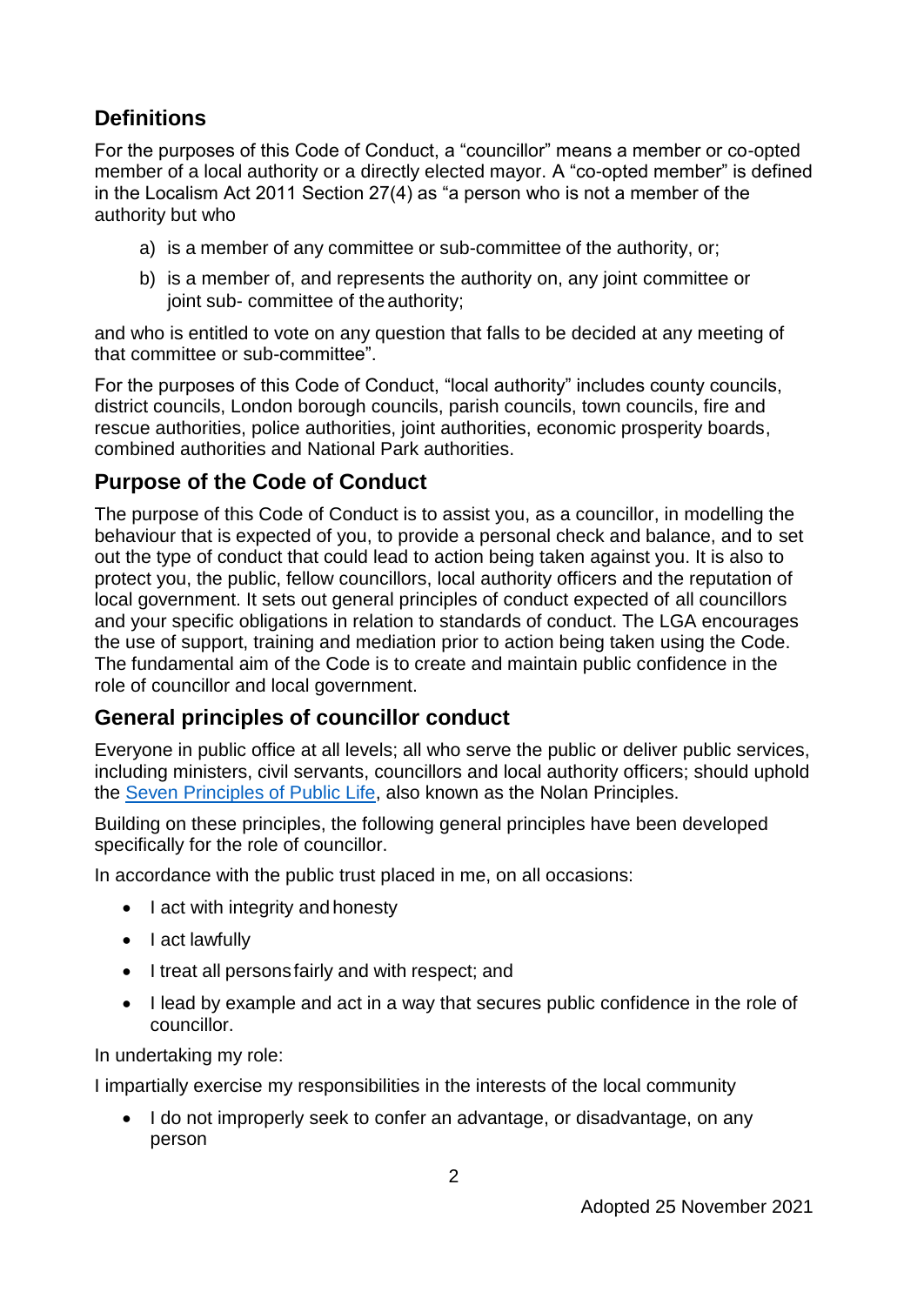- Lavoid conflicts of interest
- I exercise reasonable care and diligence; and
- I ensure that public resources are used prudently in accordance with my local authority's requirements and in the public interest.

## **Application of the Code of Conduct**

This Code of Conduct applies to you as soon as you sign your declaration of acceptance of the office of councillor or attend your first meeting as a co-opted member and continues to apply to you until you cease to be a councillor.

This Code of Conduct applies to you when you are acting in your capacity as a councillor which may include when:

- you misuse your position as a councillor;
- Your actions would give the impression to a reasonable member of the public with knowledge of all the facts that you are acting as a councillor.

The Code applies to all forms of communication and interaction, including:

- at face-to-face meetings
- at online or telephone meetings
- in written communication
- in verbal communication
- in non-verbal communication
- in electronic and social media communication, posts, statements and comments.

You are also expected to uphold high standards of conduct and show leadership at all times when acting as a councillor.

Your Monitoring Officer has statutory responsibility for the implementation of the Code of Conduct, and you are encouraged to seek advice from your Monitoring Officer on any matters that may relate to the Code of Conduct. Town and parish councillors are encouraged to seek advice from their Clerk, who may refer matters to the Monitoring Officer.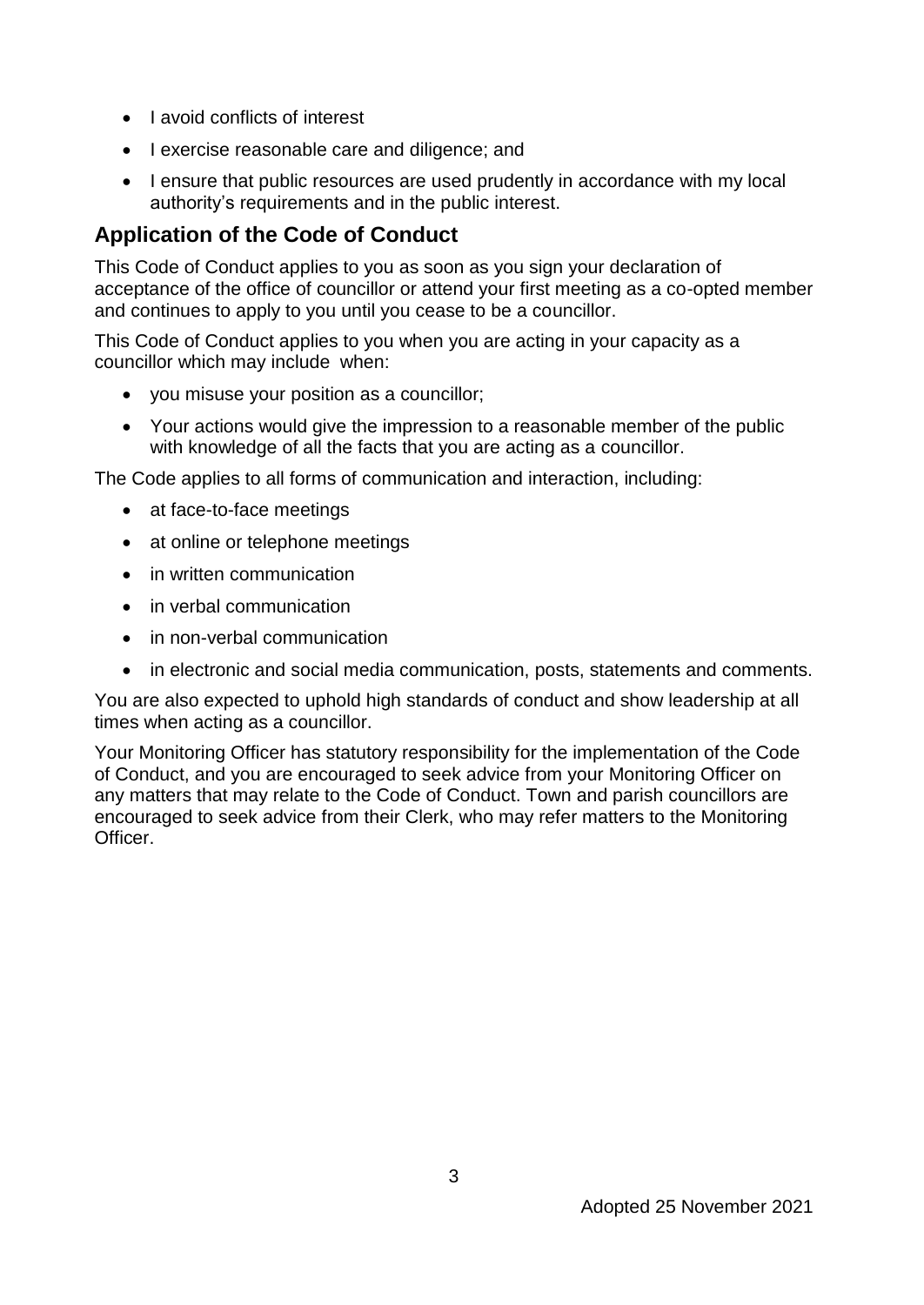## **Standards of councillor conduct**

This section sets out your obligations, which are the minimum standards of conduct required of you as a councillor. Should your conduct fall short of these standards, a complaint may be made against you, which may result in action being taken.

Guidance is included to help explain the reasons for the obligations and how they should be followed.

#### **General Conduct**

#### **1. Respect**

#### **As a councillor:**

**1.1 I treat other councillors and members of the public with respect.**

#### **1.2 I treat local authority employees, employees and representatives of partner organisations and those volunteering for the local authority with respect and respect the role they play.**

Respect means politeness and courtesy in behaviour, speech, and in the written word. Debate and having different views are all part of a healthy democracy. As a councillor, you can express, challenge, criticise and disagree with views, ideas, opinions and policies in a robust but civil manner. You should not, however, subject individuals, groups of people or organisations to personal attack.

In your contact with the public, you should treat them politely and courteously. Rude and offensive behaviour lowers the public's expectations and confidence in councillors.

In return, you have a right to expect respectful behaviour from the public. If members of the public are being abusive, intimidatory or threatening you are entitled to stop any conversation or interaction in person or online and report them to the local authority, the relevant social media provider or the police. This also applies to fellow councillors, where action could then be taken under the Councillor Code of Conduct, and local authority employees, where concerns should be raised in line with the local authority's councillor- officer protocol.

#### **2. Bullying, harassment and discrimination**

**As a councillor:**

- **2.1 I do not bully any person.**
- **2.2 I do not harass anyperson.**

#### **2.3 I promote equalities and do not discriminate unlawfully against any person.**

The Advisory, Conciliation and Arbitration Service (ACAS) characterises bullying as offensive, intimidating, malicious or insulting behaviour, an abuse or misuse of power through means that undermine, humiliate, denigrate or injure the recipient. Bullying might be a regular pattern of behaviour or a one-off incident, happen face-to-face, on social media, in emails or phone calls, happen in the workplace or at work social events and may not always be obvious or noticed by

4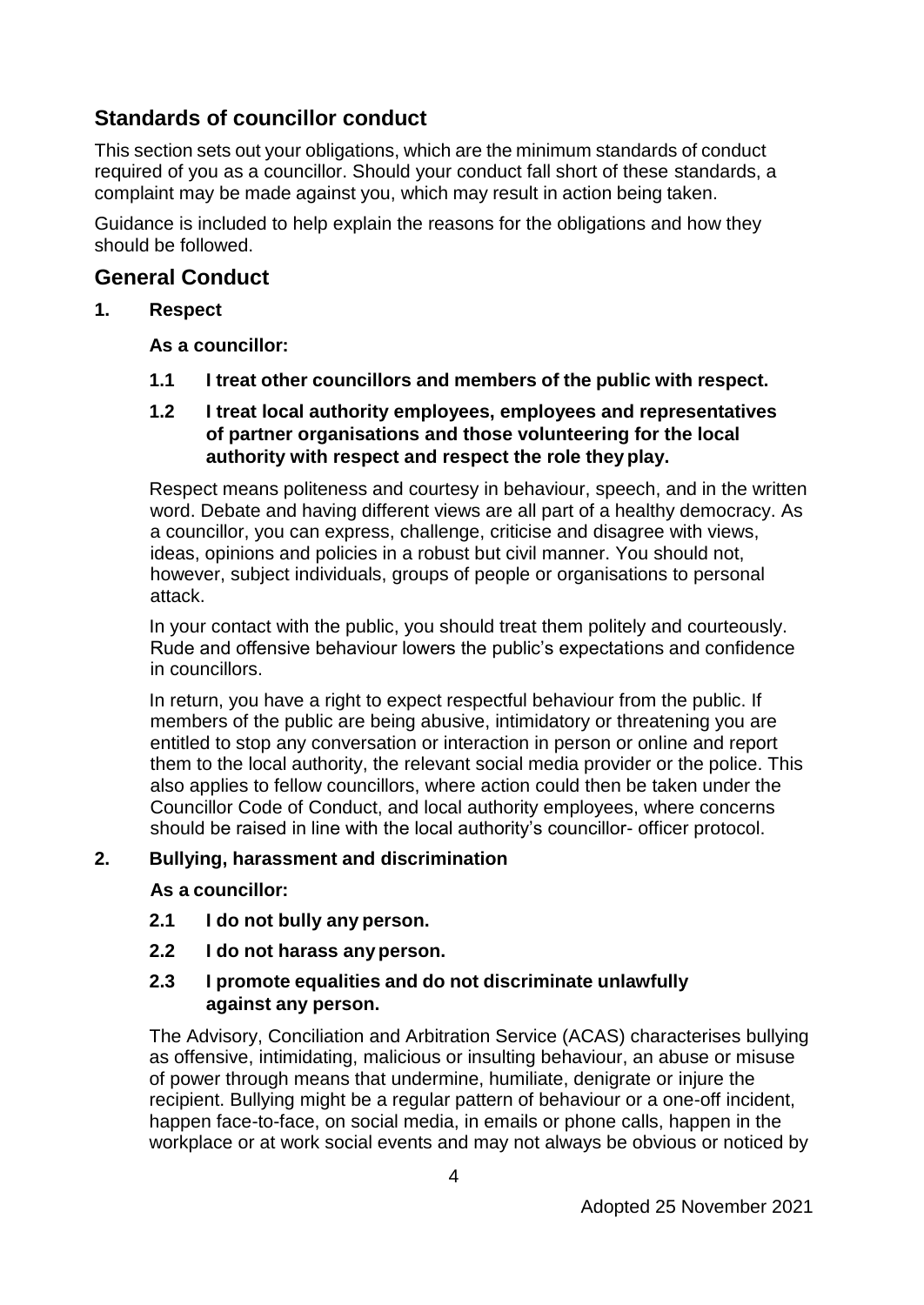others.

The Protection from Harassment Act 1997 defines harassment as conduct that causes alarm or distress or puts people in fear of violence and must involve such conduct on at least two occasions. It can include repeated attempts to impose unwanted communications and contact upon a person in a manner that could be expected to cause distress or fear in any reasonable person.

Unlawful discrimination is where someone is treated unfairly because of a protected characteristic. Protected characteristics are specific aspects of a person's identity defined by the Equality Act 2010. They are age, disability, gender reassignment, marriage and civil partnership, pregnancy and maternity, race, religion or belief, sex and sexual orientation.

The Equality Act 2010 places specific duties on local authorities. Councillors have a central role to play in ensuring that equality issues are integral to the local authority's performance and strategic aims, and that there is a strong vision and public commitment to equality across public services.

#### **3. Impartiality of officers of the council**

#### **As a councillor:**

#### **3.1 I do not compromise, or attempt to compromise, the impartiality of anyone who works for, or on behalf of, the localauthority.**

Officers work for the local authority as a whole and must be politically neutral (unless they are political assistants). They should not be coerced or persuaded to act in a way that would undermine their neutrality. You can question officers in order to understand, for example, their reasons for proposing to act in a particular way, or the content of a report that they have written. However, you must not try and force them to act differently, change their advice, or alter the content of that report, if doing so would prejudice their professional integrity.

#### **4. Confidentiality and access o information**

#### **As a councillor:**

- **4.1 I do not disclose information:**
	- **a. given to me in confidence by anyone**
	- **b. acquired by me which I believe, or ought reasonably tobe aware, is of a confidential nature, unless**
		- **i. I have received the consent of a person authorised to give it;**
		- **ii. I am required by law to do so;**
		- **iii. the disclosure is made to a third party for the purpose of obtaining professional legal advice provided that the third party agrees not to disclose**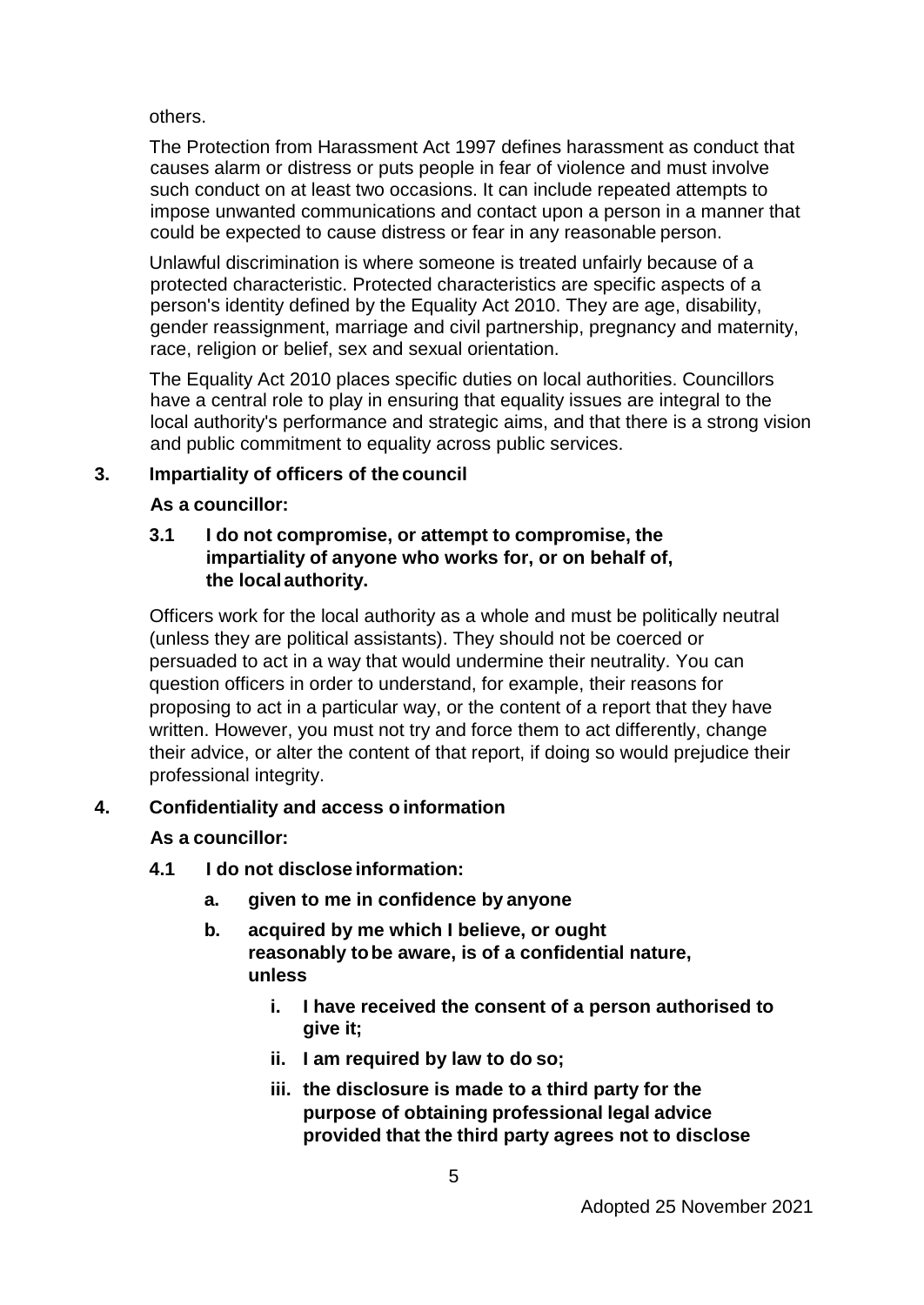**the information to any other person; or**

- **iv. the disclosure is:**
	- **1. reasonable and in the public interest; and**
	- **2. made in good faith and in compliance with the reasonable requirements of the local authority; and**
	- **3. I have consulted the Monitoring Officer prior toits release.**
- **4.2 I do not improperly use knowledge gained solely as a result of my role as a councillor for the advancement of myself, my friends, my family members, my employer or my business interests.**

#### **4.3 I do not prevent anyone from getting information that they are entitled to by law.**

Local authorities must work openly and transparently, and their proceedings and printed materials are open to the public, except in certain legally defined circumstances. You should work on this basis, but there will be times when it is required by law that discussions, documents and other information relating to or held by the local authority must be treated in a confidential manner. Examples include personal data relating to individuals or information relating to ongoing negotiations.

#### **5. Disrepute**

## **As a councillor:**

## **5.1 I do not bring my role or local authority into disrepute.**

As a Councillor, you are trusted to make decisions on behalf of your community and your actions and behaviour are subject to greater scrutiny than that of ordinary members of the public. You should be aware that your actions might have an adverse impact on you, other councillors and/or your local authority and may lower the public's confidence in your or your local authority's ability to discharge your/it's functions. For example, behaviour that is considered dishonest and/or deceitful can bring your local authority into disrepute.

You are able to hold the local authority and fellow councillors to account and are able to constructively challenge and express concern about decisions and processes undertaken by the council whilst continuing to adhere to other aspects of this Code of Conduct.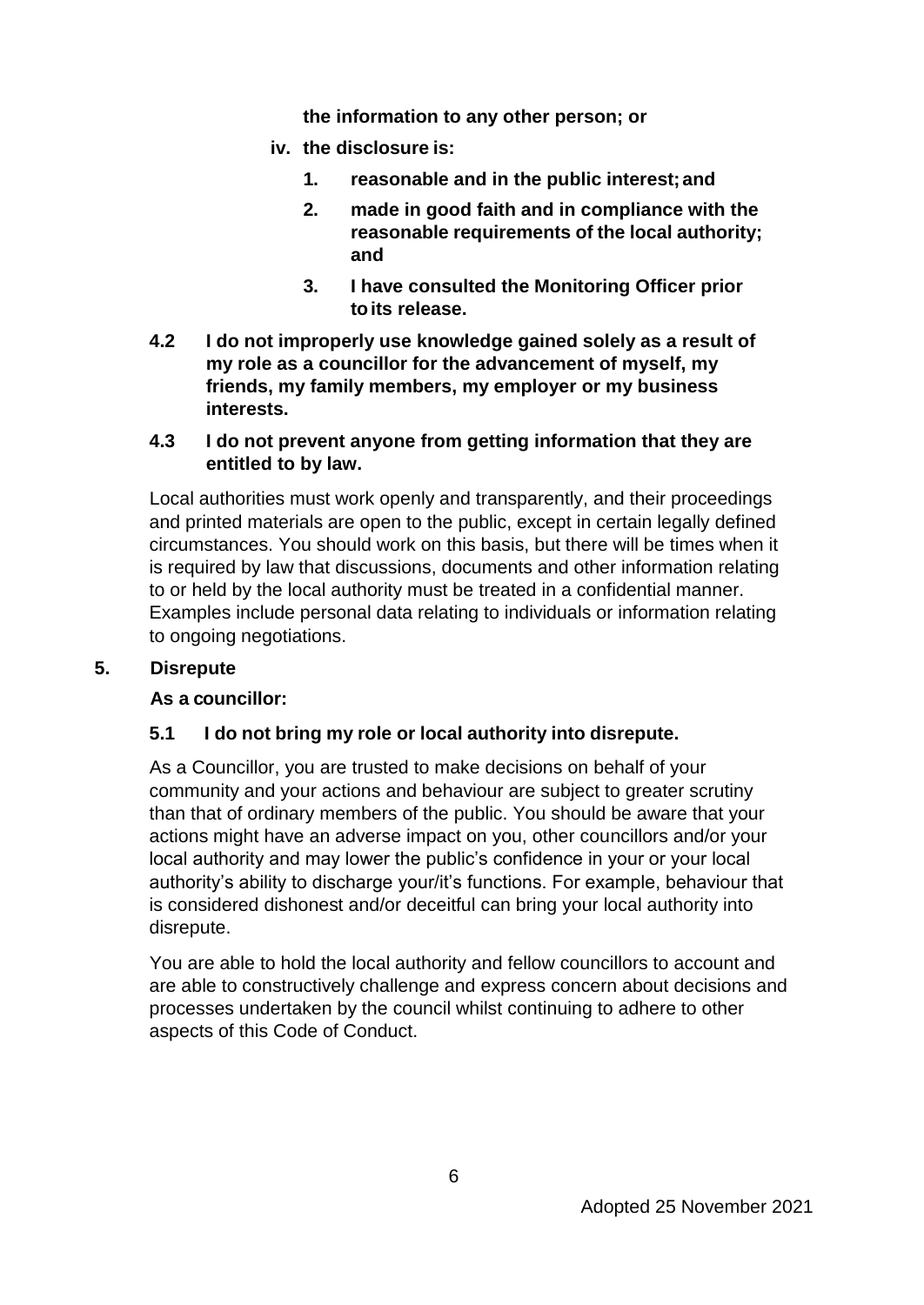#### **6. Use of position**

#### **As a councillor:**

#### **6.1 I do not use, or attempt to use, my position improperly to the advantage or disadvantage of myself or anyone else.**

Your position as a member of the local authority provides you with certain opportunities, responsibilities and privileges, and you make choices all the time that will impact others. However, you should not take advantage of these opportunities to further your own or others' private interests or to disadvantage anyone unfairly.

#### **7. Use of local authority resources and facilities**

#### **As a councillor:**

- **7.1 I do not misuse councilresources.**
- **7.2 I will, when using the resources of the local or authorising their use by others:**
	- **a. act in accordance with the local authority's requirements; and**
	- **b. ensure that such resources are not used for political purposes.**

You may be provided with resources and facilities by the local authority to assist you in carrying out your duties as a councillor.

Examples include:

- office support
- stationery
- equipment such as phones, and computers
- transport
- access and use of local authority buildings androoms.

These are given to you to help you carry out your role as a councillor more effectively and are not to be used for business or personal gain. They should be used in accordance with the purpose for which they have been provided and the local authority's own policies regarding their use.

#### **8. Complying with the Code of Conduct As a Councillor:**

- **8.1 I undertake Code of Conduct training provided by my local authority.**
- **8.2 I cooperate with any Code of Conduct investigation and/or determination.**
- **8.3 I do not intimidate or attempt to intimidate any person who is likely to be involved with the administration of any investigation or proceedings.**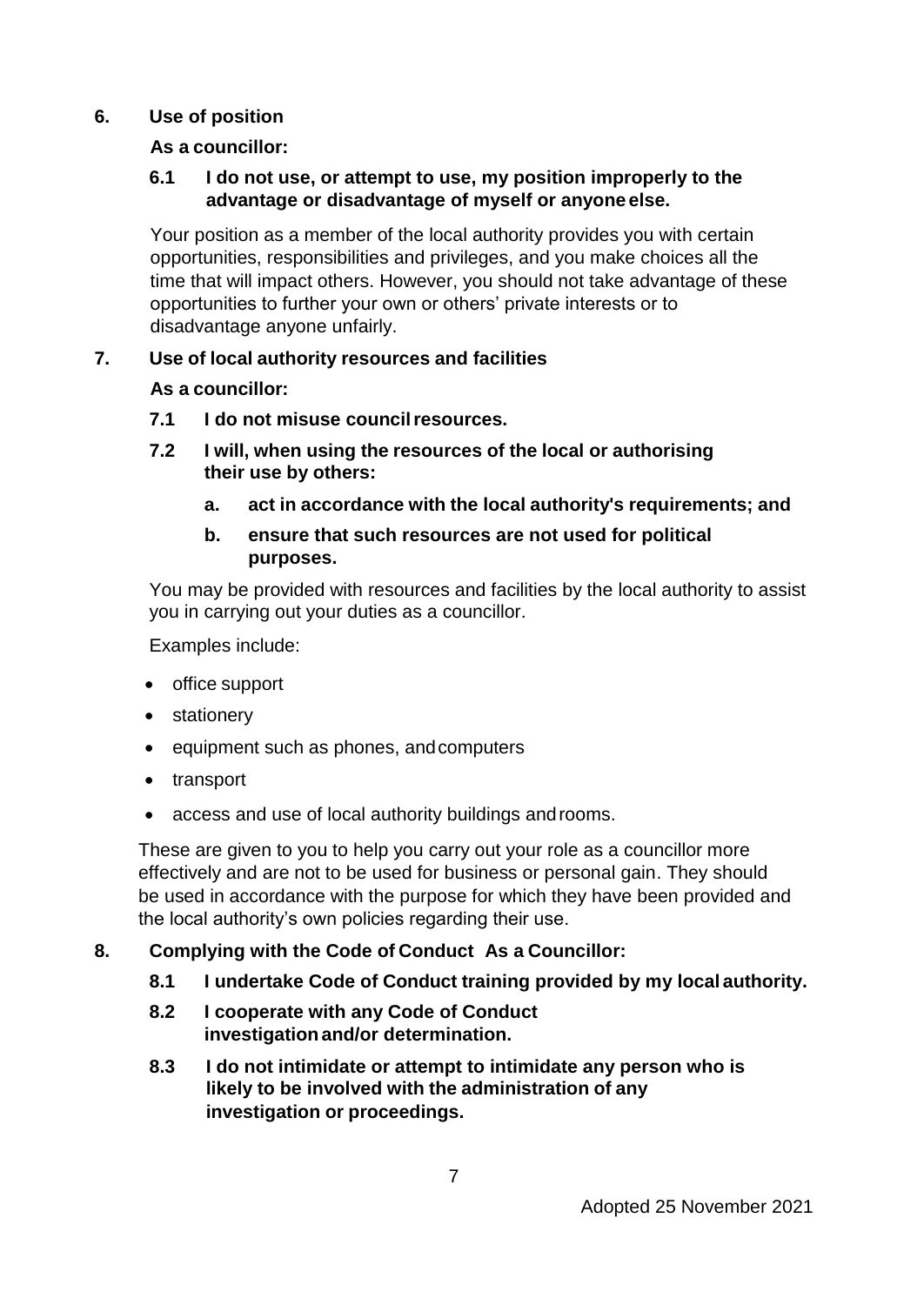#### **8.4 I comply with any sanction imposed on me following a finding that I have breached the Code of Conduct.**

It is extremely important for you as a councillor to demonstrate high standards, for you to have your actions open to scrutiny and for you not to undermine public trust in the local authority or its governance. If you do not understand or are concerned about the local authority's processes in handling a complaint you should raise this with your Monitoring Officer.

#### **Protecting your reputation and the reputation of the local authority**

#### **9. Interests**

#### **As a councillor:**

#### **9.1 I register and disclose myinterests.**

Section 29 of the Localism Act 2011 requires the Monitoring Officer to establish and maintain a register of interests of members of the authority.

You need to register your interests so that the public, local authority employees and fellow councillors know which of your interests might give rise to a conflict of interest. The register is a public document that can be consulted when (or before) an issue arises. The register also protects you by allowing you to demonstrate openness and a willingness to be held accountable. You are personally responsible for deciding whether or not you should disclose an interest in a meeting, but it can be helpful for you to know early on if others think that a potential conflict might arise. It is also important that the public know about any interest that might have to be disclosed by you or other councillors when making or taking part in decisions, so that decision making is seen by the public as open and honest. This helps to ensure that public confidence in the integrity of local governance is maintained.

You should note that failure to register or disclose a disclosable pecuniary interest as set out in Table 1, is a criminal offence under the Localism Act 2011.

Appendix B sets out the detailed provisions on registering and disclosing interests. If in doubt, you should always seek advice from your Monitoring Officer.

#### **10. Gifts and hospitality**

#### **As a councillor:**

- **10.1 I do not accept gifts or hospitality, irrespective of estimated value, which could give rise to real or substantive personal gain or a reasonable suspicion of influence on my part to show favour from persons seeking to acquire, develop or do business with the local authority or from persons who may apply to the local authority for any permission, licence or other significant advantage.**
- **10.2 I register with the Monitoring Officer any gift or hospitality with an estimated value of at least £50 within 28 days of its receipt.**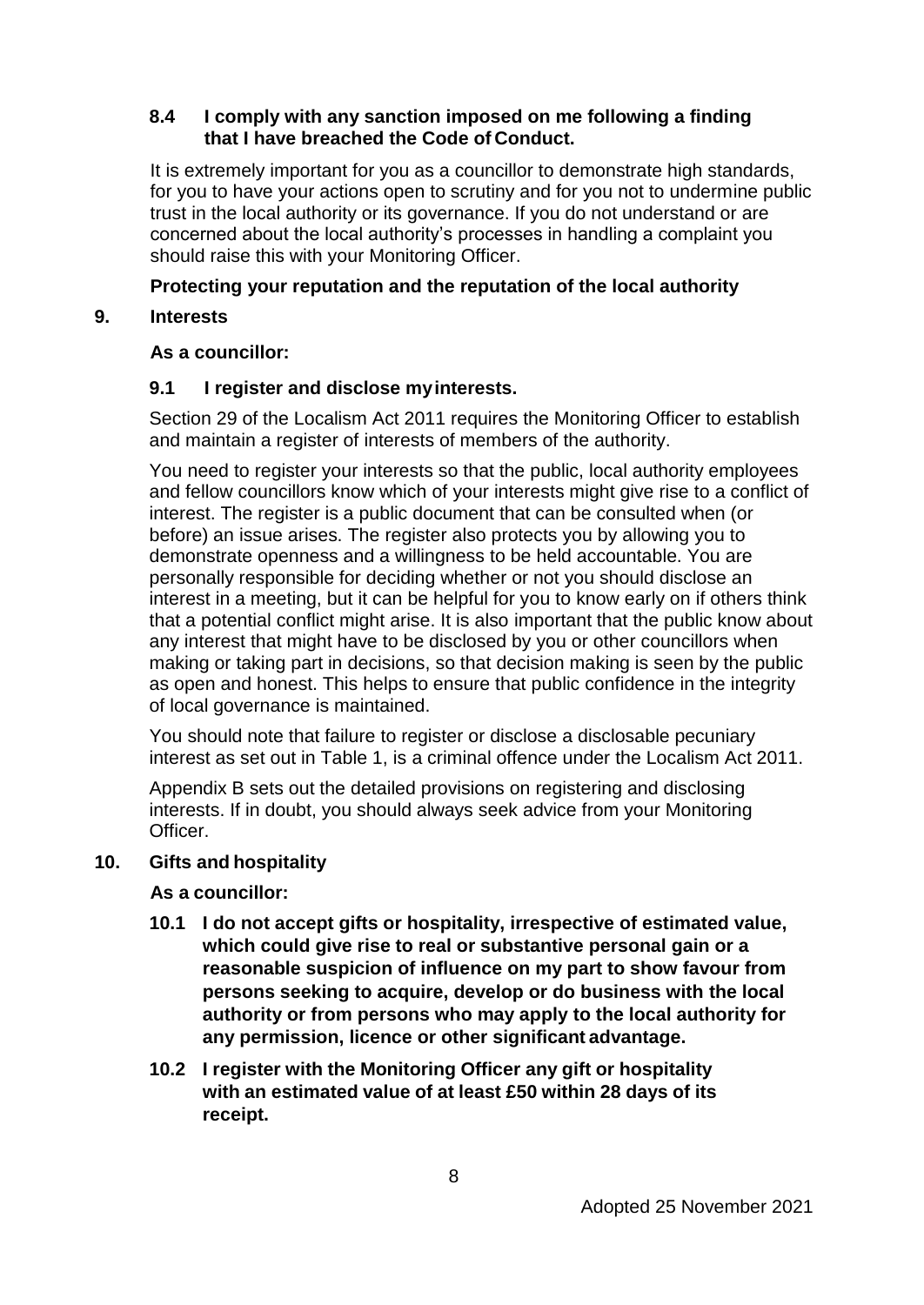#### **10.3 I register with the Monitoring Officer any significant gift or hospitality that I have been offered but have refused to accept.**

In order to protect your position and the reputation of the local authority, you should exercise caution in accepting any gifts or hospitality which are (or which you reasonably believe to be) offered to you because you are a councillor. The presumption should always be not to accept significant gifts or hospitality. However, there may be times when such a refusal may be difficult if it is seen as rudeness in which case you could accept it but must ensure it is publicly registered. However, you do not need to register gifts and hospitality which are not related to your role as a councillor, such as Christmas gifts from your friends and family. It is also important to note that it is appropriate to accept normal expenses and hospitality associated with your duties as a councillor. If you are unsure, do contact your Monitoring Officer for guidance.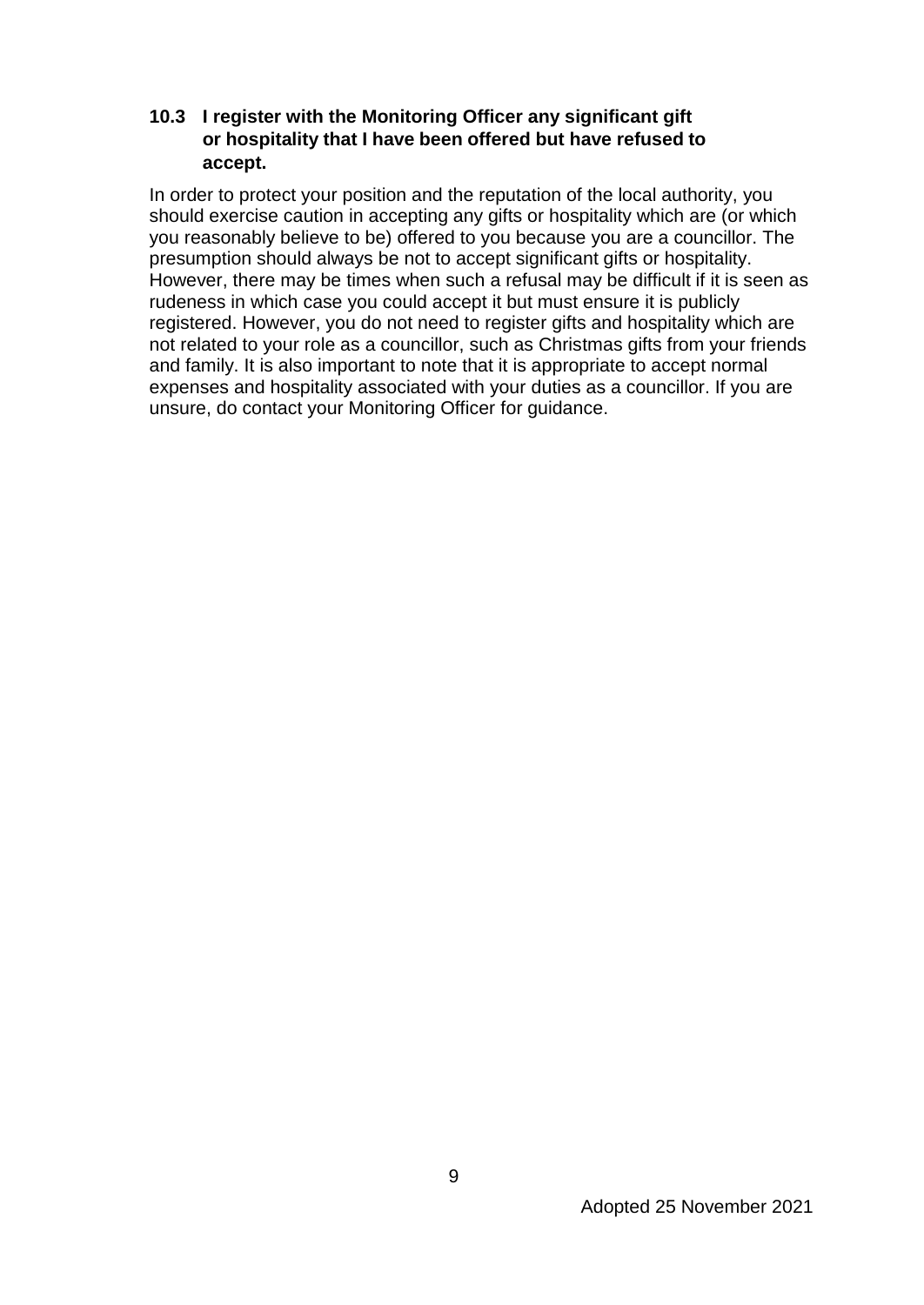## **Appendix A – The Seven Principles of Public Life**

The principles are:

## **Selflessness**

Holders of public office should act solely in terms of the public interest.

## **Integrity**

Holders of public office must avoid placing themselves under any obligation to people or organisations that might try inappropriately to influence them in their work. They should not act or take decisions in order to gain financial or other material benefits for themselves, their family, or their friends. They must disclose and resolve any interests and relationships.

## **Objectivity**

Holders of public office must act and take decisions impartially, fairly and on merit, using the best evidence and without discrimination or bias.

#### **Accountability**

Holders of public office are accountable to the public for their decisions and actions and must submit themselves to the scrutiny necessary to ensure this.

#### **Openness**

Holders of public office should act and take decisions in an open and transparent manner. Information should not be withheld from the public unless there are clear and lawful reasons for so doing.

## **Honesty**

Holders of public office should be truthful.

## **Leadership**

Holders of public office should exhibit these principles in their own behaviour. They should actively promote and robustly support the principles and be willing to challenge poor behaviour wherever it occurs.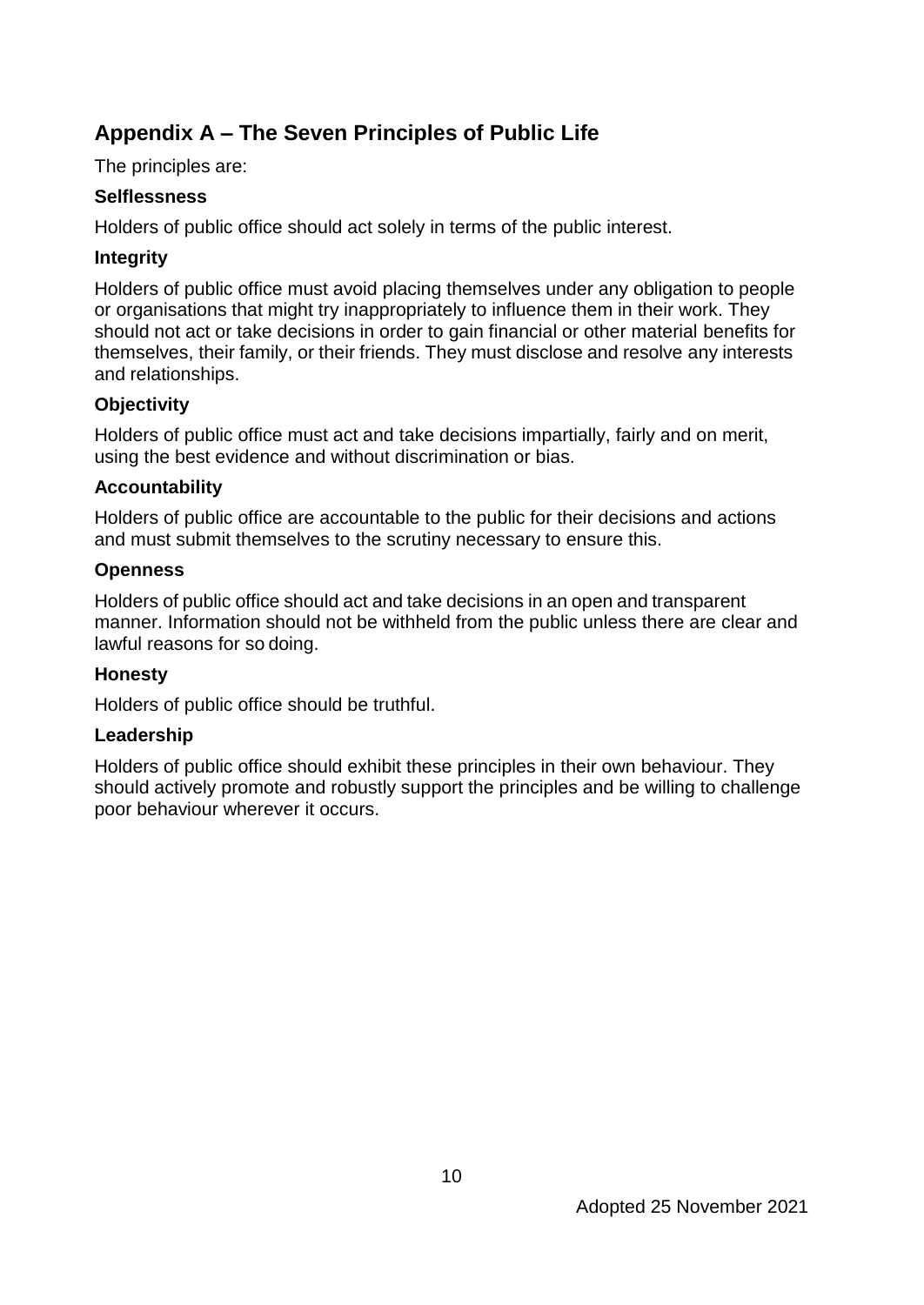## **Appendix B - Registering interests**

Within 28 days of becoming a member or your re-election or re-appointment to office you must register with the Monitoring Officer the interests which fall within the categories set out in **Table 1** (**Disclosable Pecuniary Interests**) which are as described in "The Relevant Authorities (Disclosable Pecuniary Interests) Regulations 2012". You should also register details of your other personal interests which fall within the categories set out in **Table 2** (**Other Registerable Interests**).

"**Disclosable pecuniary interest"** means an interest of yourself, or of your partner if you are aware of your partner's interest, within the descriptions set out in Table 1 below.

**"Partner"** means a spouse or civil partner, or a person with whom you are living as husband or wife, or a person with whom you are living as if you are civil partners.

- 1. You must ensure that your register of interests is kept up-to-date and within 28 days of becoming aware of any new interest, or of any change to a registered interest, notify the Monitoring Officer.
- 2. A 'sensitive interest' is as an interest which, if disclosed, could lead to the councillor, or a person connected with the councillor, being subject to violence or intimidation.
- 3. Where you have a 'sensitive interest' you must notify the Monitoring Officer with the reasons why you believe it is a sensitive interest. If the Monitoring Officer agrees they will withhold the interest from the public register.

#### **Non participation in case of disclosable pecuniary interest**

- 4. Where a matter arises at a meeting which directly relates to one of your Disclosable Pecuniary Interests as set out in **Table 1**, you must disclose the interest, not participate in any discussion or vote on the matter and must not remain in the room/meeting unless you have been granted a dispensation. In addition, you may speak on the matter only if members of the public are also allowed to speak and having spoken you must leave the room/meeting. If it is a 'sensitive interest', you do not have to disclose the nature of the interest, just that you have an interest. Dispensation may be granted in limited circumstances, to enable you to participate and vote on a matter in which you have a disclosable pecuniary interest.
- 5. Where you have a disclosable pecuniary interest on a matter to be considered or is being considered by you as a Cabinet member in exercise of your executive function, you must notify the Monitoring Officer of the interest and must not take any steps or further steps in the matter apart from arranging for someone else to deal with it

#### **Disclosure of Other Registrable Interests**

6. Where a matter arises at a meeting which *directly relates* to one of your Other Registrable Interests (as set out in Table 2), you must disclose the interest. If you have such an interest you must consider whether a reasonable member of the public, knowing all the facts, would think the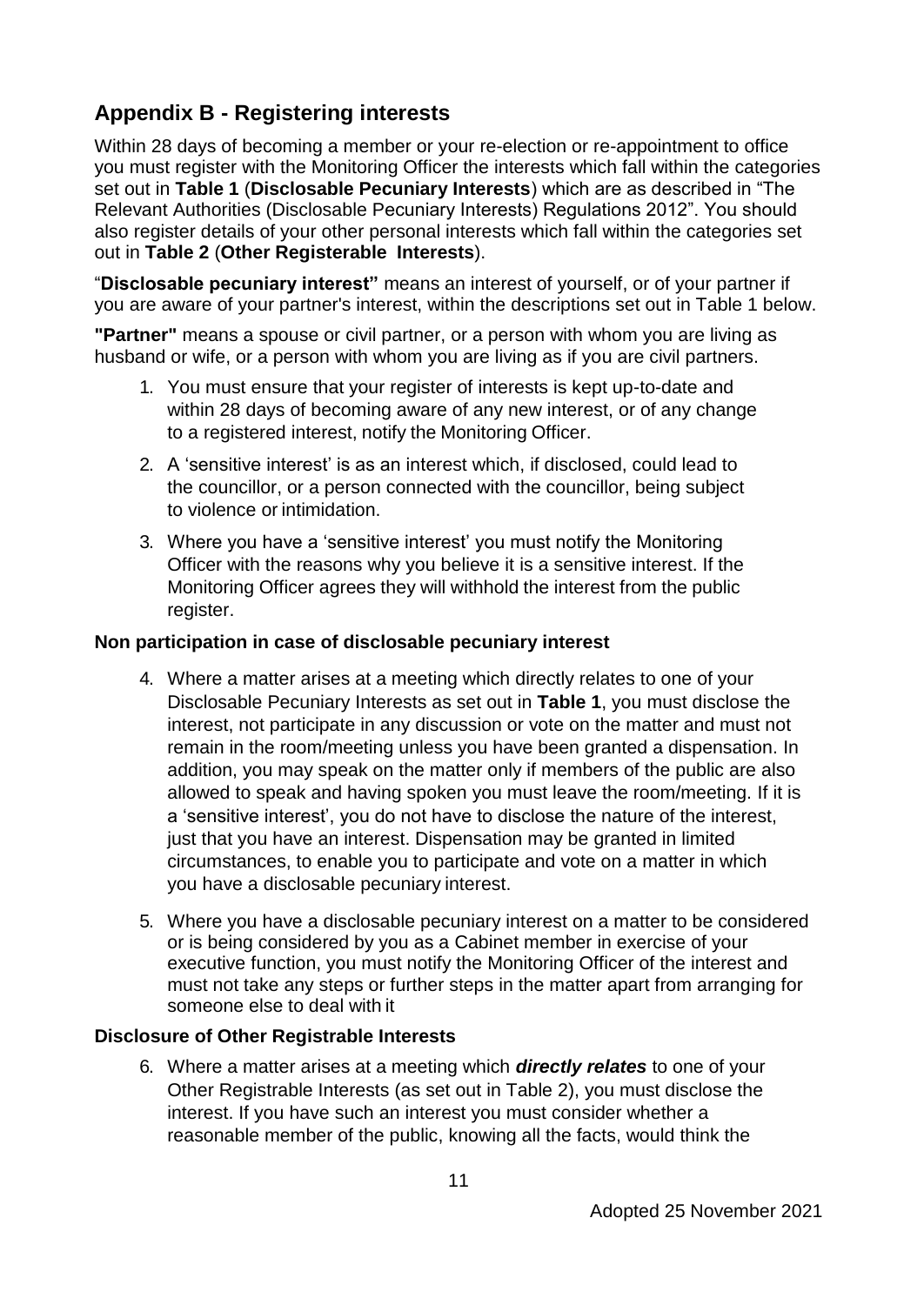interest such that it may influence the way you vote. If the ordinary person would think that the interest may influence your vote then you should not participate in the matter. In these circumstances you may speak on the matter only if members of the public are also allowed to speak at the meeting but otherwise must not take part in any discussion or vote on the matter. If it is a 'sensitive interest', you do not have to disclose the nature of the interest.

#### **Disclosure of Non- Registrable Interests**

- 7. Where a matter arises at a meeting which *directly relates* to your financial interest or well-being (and is not a Disclosable Pecuniary Interest set out in Table 1) or a financial interest or well-being of a relative or close associate, you must disclose the interest. You may speak on the matter only if members of the public are alsoallowed to speak at the meeting but otherwise must not take part in any discussion or vote on the matter unless you have been granted a dispensation. If it is a 'sensitive interest', you do not have to disclose the nature of the interest.
- 8. Where a matter arises at a meeting which *affects*
	- a. your own financial interest or well-being;
	- b. a financial interest or well-being of a friend, relative, close associate; or
	- **c.** a body included in those you need to disclose under Disclosable Pecuniary Interests as set out in **Table 1**

you must disclose the interest. In order to determine whether may participate in the meeting after disclosing your interest the following test should be applied

9. Where a matter *affects* your financial interest or well-being so that a reasonable member of the public knowing all the facts would believe that it may affect your view of the wider public interest.

a.

you may speak on the matter only if members of the public are also allowed to speak at the meeting but otherwise must not take part in any discussion or vote on the matter.

If it is a 'sensitive interest', you do not have to disclose the nature of the interest.

10. Where you have a personal interest in any business of your authority and you have made an executive decision in relation to that business, you must make sure that any written statement of that decision records the existence and nature of your interest.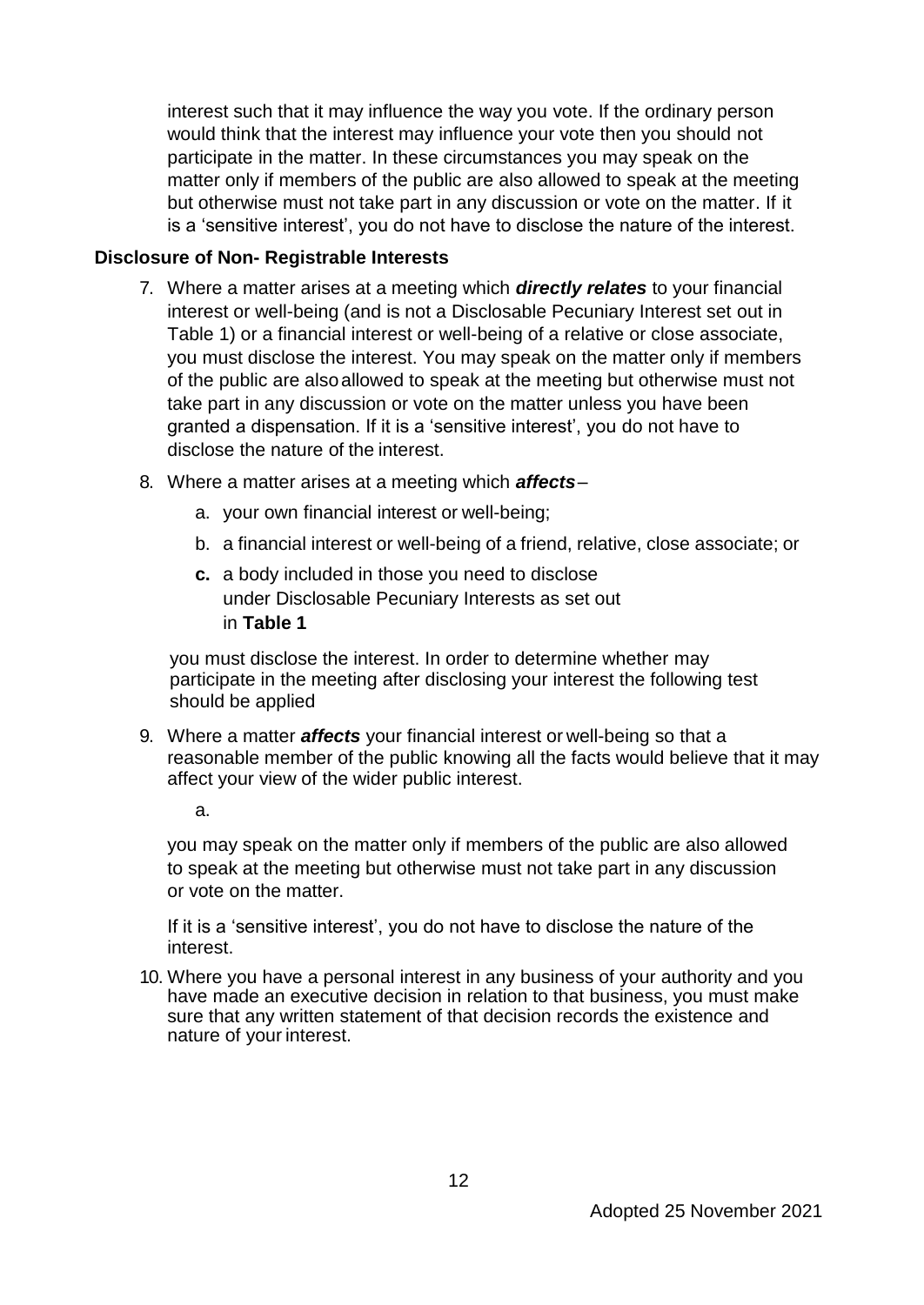# **Table 1: Disclosable Pecuniary Interests**

This table sets out the explanation of Disclosable Pecuniary Interests as set out in the [Relevant Authorities \(Disclosable Pecuniary Interests\) Regulations 2012.](https://www.legislation.gov.uk/uksi/2012/1464/made)

| <b>Subject</b>                                       | <b>Description</b>                                                                                                                                                                                                                                                                                                           |
|------------------------------------------------------|------------------------------------------------------------------------------------------------------------------------------------------------------------------------------------------------------------------------------------------------------------------------------------------------------------------------------|
| Employment, office, trade,<br>profession or vocation | Any employment, office, trade,<br>profession or vocation carried on for<br>profit or gain.                                                                                                                                                                                                                                   |
|                                                      | [Any unpaid directorship.]                                                                                                                                                                                                                                                                                                   |
| Sponsorship                                          | Any payment or provision of any<br>other financial benefit (other than<br>from the council) made to the<br>councillor during the previous 12-<br>month period for expenses incurred<br>by him/her in carrying out his/her<br>duties as a councillor, or towards<br>his/her election expenses.                                |
|                                                      | This includes any payment or<br>financial benefit from a trade union<br>within the meaning of the Trade<br><b>Union and Labour Relations</b><br>(Consolidation) Act 1992.                                                                                                                                                    |
| <b>Contracts</b>                                     | Any contract made between the<br>councillor or his/her spouse or civil<br>partner or the person with whom the                                                                                                                                                                                                                |
|                                                      | councillor is living as if they were<br>spouses/civil partners (or a firm in which<br>such person is a partner, or an<br>incorporated body of which such person<br>is a director* or a body that such person<br>has a beneficial interest in the securities<br>of*) and the council<br>(a) under which goods or services are |
|                                                      | to be provided or works are to be<br>executed; and                                                                                                                                                                                                                                                                           |
|                                                      | (b) which has not been fully discharged.                                                                                                                                                                                                                                                                                     |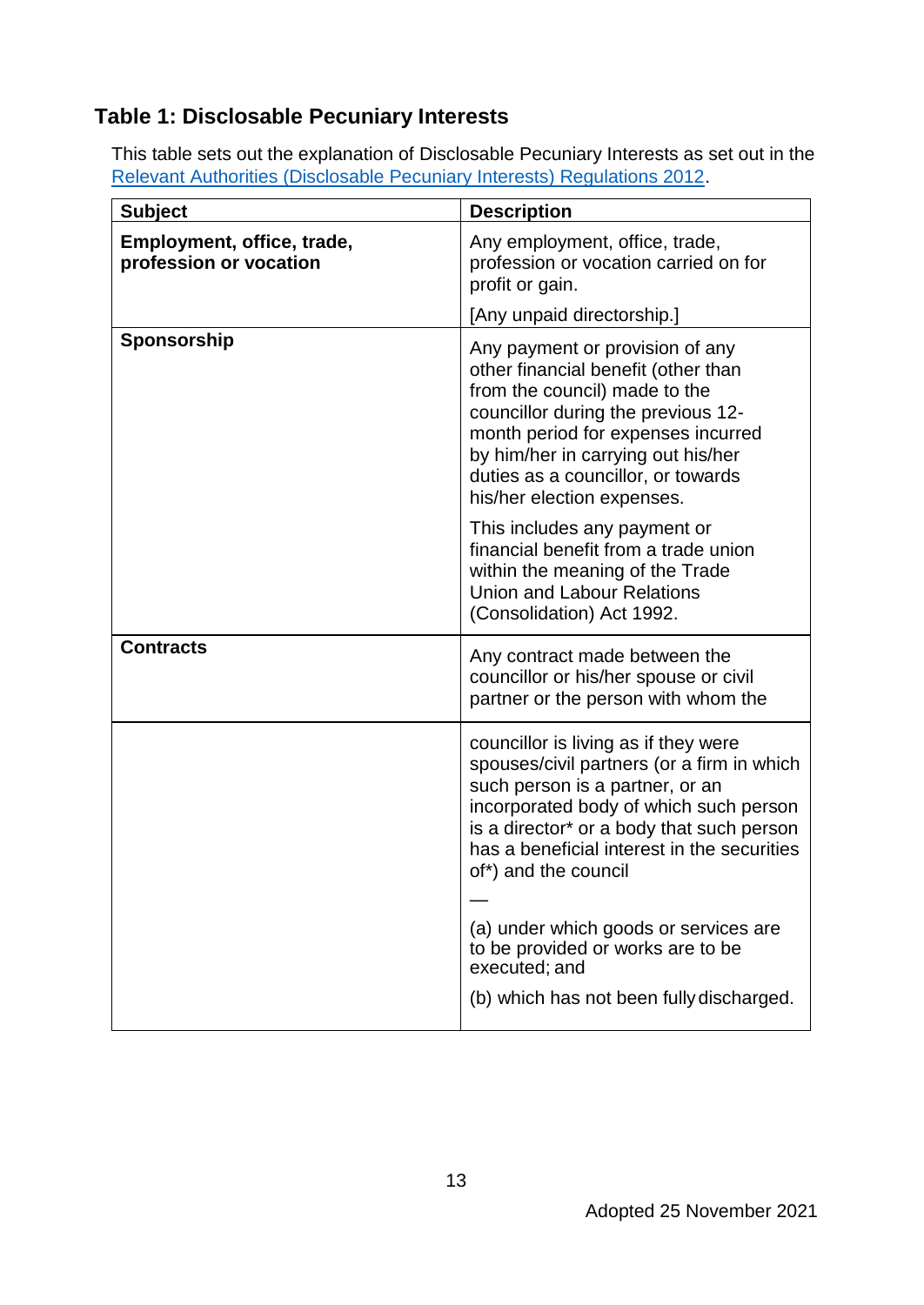| <b>Subject</b>             | <b>Description</b>                                                                                                                                                                                                                                                                                                                    |
|----------------------------|---------------------------------------------------------------------------------------------------------------------------------------------------------------------------------------------------------------------------------------------------------------------------------------------------------------------------------------|
| <b>Land and Property</b>   | Any beneficial interest in land which<br>is within the area of the council.                                                                                                                                                                                                                                                           |
|                            | 'Land' excludes an easement,<br>servitude, interest or right in or over<br>land which does not give the councillor<br>or his/her spouse or civil partner or the<br>person with whom the councillor is<br>living as if they were spouses/ civil<br>partners (alone or jointly with another)<br>a right to occupy or to receive income. |
| <b>Licenses</b>            | Any licence (alone or jointly with others)<br>to occupy land in the area of the council<br>for a month or longer                                                                                                                                                                                                                      |
| <b>Corporate tenancies</b> | Any tenancy where (to the councillor's<br>knowledge)-                                                                                                                                                                                                                                                                                 |
|                            | (a) the landlord is the council; and                                                                                                                                                                                                                                                                                                  |
|                            | (b) the tenant is a body that the<br>councillor, or his/her spouse or civil<br>partner or the person with whom the<br>councillor is living as if they were<br>spouses/civil partners is a partner of or<br>a director <sup>*</sup> of or has a beneficial<br>interest in the securities* of.                                          |